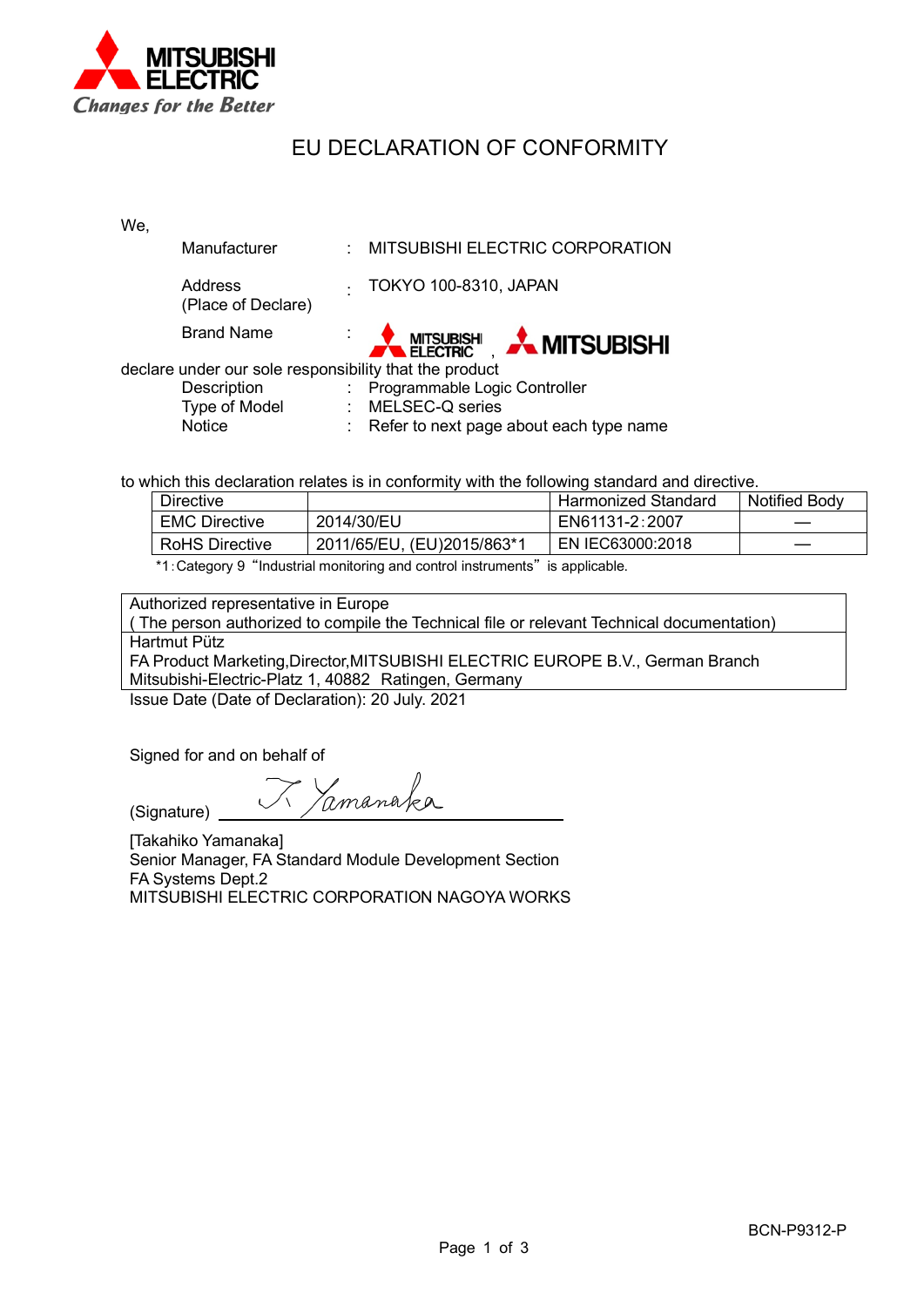## **Appendix List of type name to declare**

| Q00CPU           |
|------------------|
| Q00UCPU          |
| Q00UCPU(C)       |
| Q01CPU           |
| Q01UCPU          |
| Q01UCPU(C)       |
| Q02CPU           |
| Q02CPU-A         |
| Q02HCPU          |
| Q02HCPU-A        |
| Q02PHCPU         |
| Q02UCPU          |
| Q02UCPU(C)       |
| Q02UCPU-F10      |
| Q03UDCPU         |
| Q03UDCPU(C)      |
| Q03UDECPU        |
| Q03UDECPU(C)     |
| Q03UDVCPU        |
| Q03UDVCPU(C)     |
| Q04UDEHCPU       |
| Q04UDEHCPU(C)    |
| Q04UDHCPU        |
| Q04UDHCPU(C)     |
| Q04UDPVCPU       |
| Q04UDVCPU        |
| Q04UDVCPU(C)     |
| Q06CCPU-Q-H01    |
| Q06CCPU-V        |
| Q06HCPU          |
| Q06HCPU-A        |
| Q06PHCPU         |
| Q06UDEHCPU       |
| Q06UDEHCPU(C)    |
| Q06UDHCPU        |
| Q06UDHCPU(C)     |
| Q06UDPVCPU       |
| Q06UDVCPU        |
| Q06UDVCPU(C)     |
| Q100UDEHCPU      |
| Q10UDEHCPU       |
| Q10UDHCPU        |
| Q10WCPU-W1-CFE   |
| Q10WCPU-W1-CFJ   |
| Q10WCPU-W1-E     |
| Q10WCPU-W1-J     |
| Q10WCPU-W1-J(C)  |
| Q10WCPU-W1-J-H01 |
| Q12DCCPU-V       |
| Q12DCCPU-V-BZ10  |
|                  |

| Q12DCCPU-V-BZ11   |
|-------------------|
| Q12DCCPU-V-BZ12   |
| Q12DCCPU-V-BZ13   |
| Q12DCCPU-V-BZ14   |
| Q12DCCPU-V-BZ15   |
| Q12DCCPU-V-BZ18   |
| Q12DCCPU-V-BZ19   |
| Q12DCCPU-V-BZ1A   |
| Q12DCCPU-V-BZ1B   |
| Q12DCCPU-V-F10    |
| Q12DCCPU-V-F20    |
| Q12DCCPU-V-F30    |
| Q12HCPU           |
| Q12PHCPU          |
| Q12PHCPU(C)       |
| Q12PRHCPU         |
| Q12PRHCPU(C)      |
| Q13UDEHCPU        |
| Q13UDHCPU         |
| Q13UDPVCPU        |
| Q13UDVCPU         |
| Q20UDEHCPU        |
| Q20UDHCPU         |
| Q24DHCCPU-LS      |
| Q24DHCCPU-LS-B003 |
| Q24DHCCPU-LS-B030 |
| Q24DHCCPU-LS-B040 |
| Q24DHCCPU-V       |
| Q24DHCCPU-VG      |
| Q24DHCCPU-VG-B000 |
| Q24DHCCPU-VG-B001 |
| Q24DHCCPU-VG-B002 |
| Q25HCPU           |
| Q25PHCPU          |
| Q25PHCPU(C)       |
| Q25PRHCPU         |
| Q25PRHCPU(C)      |
| Q26DHCCPU-LS      |
| Q26DHCCPU-LS-B031 |
| Q26UDEHCPU        |
| Q26UDHCPU         |
| Q26UDPVCPU        |
| Q26UDVCPU         |
| Q312B             |
| Q312B(C)          |
| Q312DB            |
| Q312DB(C)         |
| Q32SB             |
|                   |
| Q33B              |
| Q33B(C)           |

| Q33SB       |
|-------------|
| Q35B        |
| Q35B(C)     |
| Q35B-FAM    |
| Q35BL       |
| Q35BL-E     |
| Q35BLS      |
| Q35BLS-D    |
| Q35DB       |
| Q35SB       |
| Q38B        |
| Q38B(C)     |
| Q38BL       |
| Q38BL-E     |
| Q38BLS      |
| Q38BLS-D    |
| Q38DB       |
| Q38DB(C)    |
| Q38RB       |
| Q38RB(C)    |
| Q50UDEHCPU  |
| Q52B        |
| Q55B        |
| Q55B(C)     |
| Q55BL       |
| Q55BL-E     |
| Q55BLS      |
| Q55BLS-D    |
| Q612B       |
| Q612B(C)    |
| Q61LD       |
| Q62AD-DGH   |
| Q62DA-FG    |
| Q62DAN      |
| Q62DAN(C)   |
| Q62HLC      |
| Q63B        |
| Q63P        |
| Q63P(C)     |
| Q63RP       |
| Q64AD       |
| Q64AD(C)    |
| Q64AD2DA    |
| Q64AD-GH    |
| Q64AD-GH(C) |
| Q64ADH      |
| Q64DAH      |
| Q64DAN      |
| Q64DAN(C)   |
| Q64RD       |
|             |

| Q64RD(C)     |
|--------------|
| Q64RD-G      |
| Q64TCRTBWN   |
| Q64TCRTN     |
| Q64TCRTN(C)  |
| Q64TCTTBWN   |
| Q64TCTTN     |
| Q64TCTTN(C)  |
| Q64TD        |
| Q64TD(C)     |
| Q64TDV-GH    |
| Q65B         |
| Q65B(C)      |
| Q65BL        |
| Q65BL-E      |
| Q65BLS       |
| Q65BLS-D     |
| Q65WRB       |
| Q65WRB(C)    |
| Q66AD-DG     |
| Q66DA-G      |
| $Q66DA-G(C)$ |
| Q68AD-G      |
| $Q68AD-G(C)$ |
| Q68ADI       |
| Q68ADI(C)    |
| Q68ADV       |
| Q68ADV(C)    |
| Q68B         |
| Q68B(C)      |
| Q68BL        |
| Q68BL-E      |
| Q68BLS       |
| Q68BLS-D     |
| Q68CT        |
| Q68DAIN      |
| Q68DAIN(C)   |
| Q68DAVN      |
| Q68DAVN(C)   |
| Q68RB        |
| Q68RB(C)     |
| Q68RD3-G     |
| Q68TD-G-H01  |
| Q68TD-G-H02  |
| QA1S33B      |
| QA1S33B-E    |
| QA1S35B      |
| QA1S35B-E    |
| QA1S38B      |
| QA1S38B-E    |
|              |